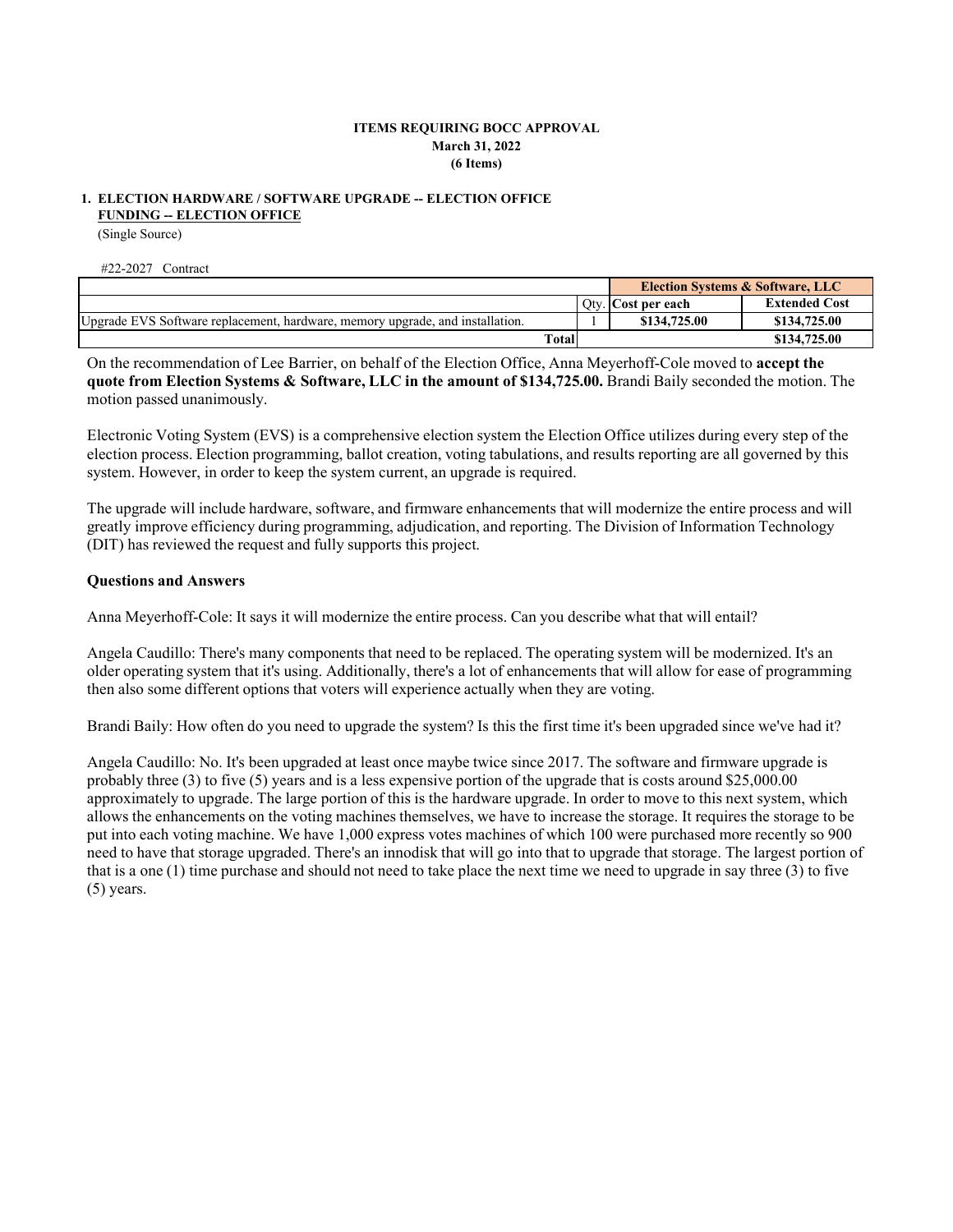### **2. HOT MIX ASPHALT -- PUBLIC WORKS**

 **FUNDING -- PUBLIC WORKS**

(Request sent to 46 vendors)

RFB #22-0017 Contract

|                                                                          | <b>APAC - Kansas, Inc., Shears Division</b> |                                            |                                  |
|--------------------------------------------------------------------------|---------------------------------------------|--------------------------------------------|----------------------------------|
| Hot Mix Asphalt - Option 1 (Firm unit price for one (1) year)            | Qty.                                        | <b>Unit Price</b>                          | <b>Extended Price</b>            |
| 1.3/8" Hot Mix BM-1 10% RAP                                              | <b>500 Tons</b>                             | No Bid                                     | No Bid                           |
| 2. 3/4" Hot Mix BM-2 or Equivalent up to 25% RAP                         | 17,500 Tons                                 | No Bid                                     | No Bid                           |
| Estimated timeframe for order fulfillment after award of contract        | N/A                                         |                                            |                                  |
| Hot Mix Asphalt - Option 2 (Based on the monthly Asphalt Material Index) | Qty.                                        |                                            | <b>Initial Price</b>             |
| 1. 3/8" Hot Mix BM-1 10% RAP                                             | 500 Tons                                    |                                            | \$55.25 per Ton                  |
| 2. 3/4" Hot Mix BM-2 or Equivalent up to 25% RAP                         | 17,500 Tons                                 |                                            | \$44.75 per Ton                  |
|                                                                          |                                             | Augusta - 11221 US 54, Augusta, KS         |                                  |
| <b>Location of Plants</b>                                                |                                             | Wichita - 3511 S. West Street, Wichita, KS |                                  |
| Date available for pickup                                                |                                             | <b>Upon Request</b>                        |                                  |
| Acknowledged Addendum                                                    |                                             | Yes                                        |                                  |
|                                                                          |                                             | Conspec Inc.                               |                                  |
| Hot Mix Asphalt - Option 1 (Firm unit price for one (1) year)            | Qty.                                        | Unit Price                                 | <b>Extended Price</b>            |
| 1. 3/8" Hot Mix BM-1 10% RAP                                             | 500 Tons                                    | No Bid                                     | No Bid                           |
| 2. 3/4" Hot Mix BM-2 or Equivalent up to 25% RAP                         | 17,500 Tons                                 | No Bid                                     | No Bid                           |
| Estimated timeframe for order fulfillment after award of contract        |                                             | N/A                                        |                                  |
| Hot Mix Asphalt - Option 2 (Based on the monthly Asphalt Material Index) | Oty.                                        |                                            | <b>Initial Price</b>             |
| 1. 3/8" Hot Mix BM-1 10% RAP                                             | 500 Tons                                    |                                            | \$53.00 per Ton                  |
| 2. 3/4" Hot Mix BM-2 or Equivalent up to 25% RAP                         | 17,500 Tons                                 |                                            | \$45.00 per Ton                  |
| <b>Location of Plant</b>                                                 |                                             | 4880 N. Broadway, Wichita, KS              |                                  |
| Date available for pickup                                                |                                             | <b>Upon Request</b>                        |                                  |
| Acknowledged Addendum                                                    |                                             | Yes                                        |                                  |
|                                                                          |                                             | Cornejo & Sons L.L.C.                      |                                  |
| Hot Mix Asphalt - Option 1 (Firm unit price for one (1) year)            | Oty.                                        | Unit Price                                 | <b>Extended Price</b>            |
| 1.3/8" Hot Mix BM-1 10% RAP                                              | 500 Tons                                    | No Bid                                     | No Bid                           |
| 2. 3/4" Hot Mix BM-2 or Equivalent up to 25% RAP                         | 17,500 Tons                                 | No Bid                                     | No Bid                           |
| Estimated timeframe for order fulfillment after award of contract        |                                             | N/A                                        |                                  |
| Hot Mix Asphalt - Option 2 (Based on the monthly Asphalt Material Index) | Qty.                                        |                                            | <b>Initial Price</b>             |
| 1.3/8" Hot Mix BM-1 10% RAP                                              | 500 Tons                                    |                                            | \$70.00 per Ton                  |
| 2. 3/4" Hot Mix BM-2 or Equivalent up to 25% RAP                         | 17,500 Tons                                 |                                            | \$60.75 per Ton                  |
| Location of Plant                                                        |                                             | 3600 N. West Street, Wichita, KS           |                                  |
| Date available for pickup                                                |                                             | 24 Hour Notice                             |                                  |
| Acknowledged Addendum                                                    | Yes                                         |                                            |                                  |
|                                                                          |                                             | Pearson Materials LLC                      |                                  |
| Hot Mix Asphalt - Option 1 (Firm unit price for one (1) year)            | Qty.                                        | Unit Price                                 | <b>Extended Price</b>            |
| 1. 3/8" Hot Mix BM-1 10% RAP                                             | 500 Tons                                    | No Bid                                     | No Bid                           |
| 2. 3/4" Hot Mix BM-2 or Equivalent up to 25% RAP                         | 17,500 Tons                                 | No Bid                                     | No Bid                           |
| Estimated timeframe for order fulfillment after award of contract        |                                             | N/A                                        |                                  |
| Hot Mix Asphalt - Option 2 (Based on the monthly Asphalt Material Index) | Oty.                                        | <b>Initial Price</b>                       |                                  |
| 1. 3/8" Hot Mix BM-1 10% RAP                                             | 500 Tons                                    | \$49.50 per Ton                            |                                  |
| 2. 3/4" Hot Mix BM-2 or Equivalent up to 25% RAP                         | 17,500 Tons<br>\$60.00 per Ton              |                                            |                                  |
| Location of Plant                                                        | 412 E 29th St. N, Wichita, KS               |                                            |                                  |
| Date available for pickup                                                |                                             | <b>Upon Request</b>                        |                                  |
| Acknowledged Addendum                                                    |                                             | Yes                                        |                                  |
|                                                                          |                                             | <b>Dondlinger Construction</b>             | <b>Flint Hills Materials LLC</b> |
| No Bid                                                                   |                                             | <b>King Construction</b>                   | L & M Contractors, Inc.          |
|                                                                          |                                             | Nowak Construction Co., Inc.               | <b>Unruh Excavating</b>          |
|                                                                          |                                             | <b>Vance Brothers</b>                      | <b>Wildcat Construction</b>      |

On the recommendation of Tammy Culley, on behalf of Public Works, Tim Myers moved to **accept the overall low bid from APAC - Kansas, Inc. Shears Division and establish contract pricing based on the Asphalt Material Index (AMI) for one (1) year with two (2) one (1) year options to renew.** Anna Meyerhoff-Cole seconded the motion. The motion passed unanimously.

Item 1 - ¾" hot mix asphalt, commonly referred to as BM-1, is a bituminous mixture containing a maximum of 10% recycled asphalt pavement (RAP). This process restores serviceability, adds strength, and improves the overall ride of the road and will be used by Sedgwick County to complete skim coat overlays on select county roads.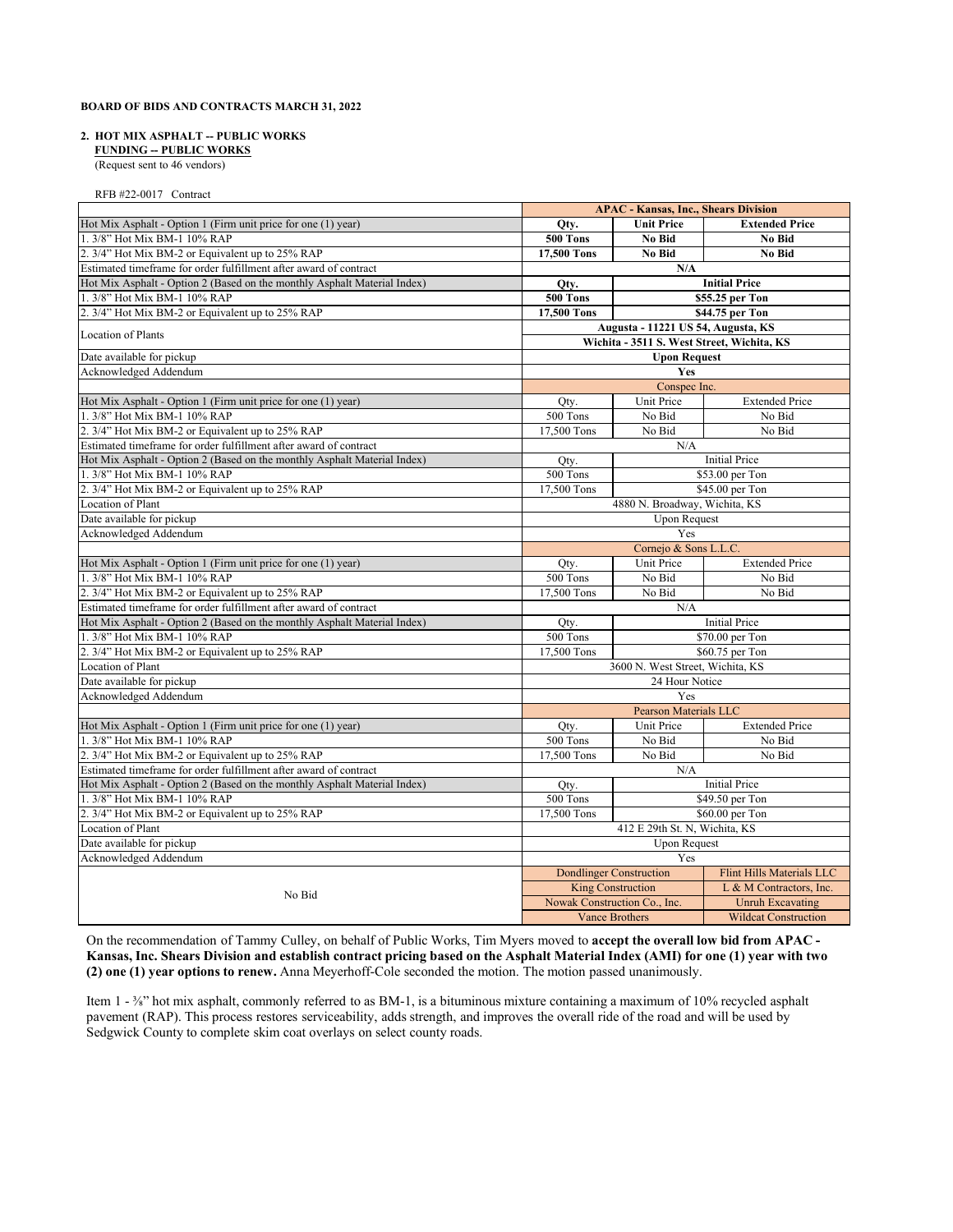Item  $2 - \frac{3}{4}$  hot mix asphalt, commonly referred to as BM-2, is a bituminous mixture containing not more than 25% recycled asphalt pavement (RAP). In addition to the traditional use of this product for patching potholes and repairing surfaces following roadwork, a few county roads will receive a hot mix asphalt overlay using paver equipment that was added to the Public Works fleet last year.

Notes:

The AMI is a construction specification used by the Kansas Department of Transportation (KDOT) and Public Works for multi-year projects and during times of volatile oil pricing. It is being implemented here in order to effectively participate in the current market for hot mix asphalt. This monthly index tracks regionally significant price data for asphalt cement and allows for minor price adjustments monthly based on the change in price of asphalt cement. The formula for price adjustment as codified in the specification is being utilized and Public Works will be responsible for observing the monthly index and verifying price fluctuations.

### **Questions and Answers**

Russell Leeds: We have two (2) different items here, 3/8"and 3/4". Do you have an estimate on how much you use per year for each?

Lynn Packer: The quantity we have listed is typically mapped out each year. The expectation being the increase in the BM-2, which is the 3/4" because we did not have the paving equipment we bought last year. We increased the quantity to 17,500 tons because we do have a couple more roads we will overlay ourselves this year.

Russell Leeds: The quantities bid are close to what you normally use?

Lynn Packer: Correct.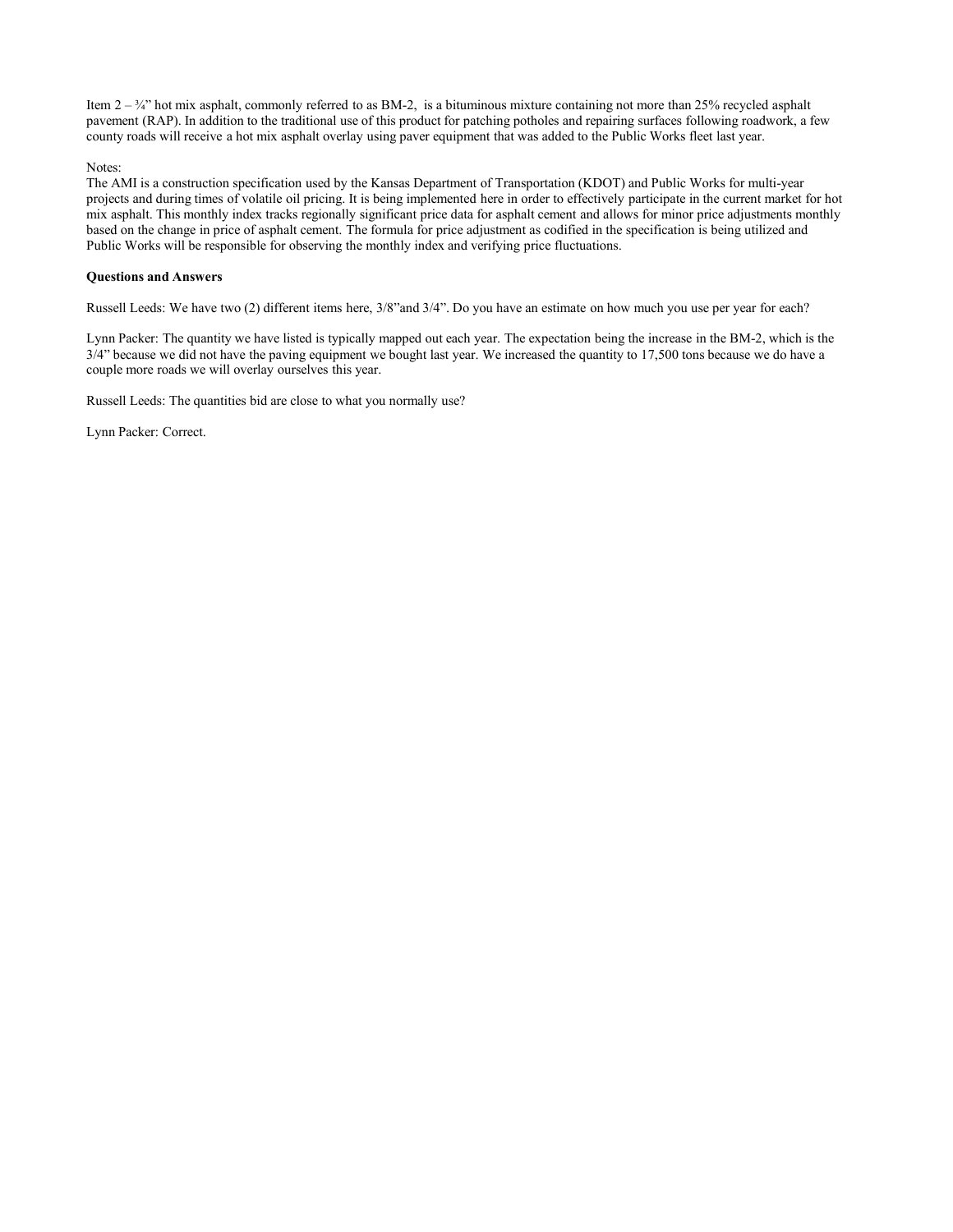# **3. 3/4" SB-2 AGGREGATE -- PUBLIC WORKS FUNDING -- PUBLIC WORKS**

(Request sent to 22 vendors)

RFB #22-0025 Contract

|                                                                                                                                                                                     |            |                                  | Conspec Inc.                                       |
|-------------------------------------------------------------------------------------------------------------------------------------------------------------------------------------|------------|----------------------------------|----------------------------------------------------|
|                                                                                                                                                                                     | Qty.       |                                  | Price per Ton                                      |
| 3/4" SB-2 Aggregate for structures or pipe backfill, per KDOT<br>Specification, 2015 Edition Division 1100, Section 1107.2 and<br>as modified by KDOT Special Provision 7-11003-R05 | 1,000 Tons |                                  | \$28.00                                            |
| <b>Location of Plant</b>                                                                                                                                                            |            |                                  | 4880 N. Broadway, Wichita, KS                      |
| Date available for pickup                                                                                                                                                           |            |                                  | 4/1/2022                                           |
| Acknowledged Addendum                                                                                                                                                               |            |                                  | Yes                                                |
|                                                                                                                                                                                     |            |                                  | <b>Cornejo Materials Inc.</b>                      |
|                                                                                                                                                                                     | Qty.       |                                  | <b>Price per Ton</b>                               |
| 3/4" SB-2 Aggregate for structures or pipe backfill, per KDOT<br>Specification, 2015 Edition Division 1100, Section 1107.2 and<br>as modified by KDOT Special Provision 7-11003-R05 | 1,000 Tons |                                  | \$23.35                                            |
| Location of Plant                                                                                                                                                                   |            |                                  | Wichita Stone Yard, 3300 S. Hydraulic, Wichita, KS |
| Date available for pickup                                                                                                                                                           |            |                                  | 3/23/2022                                          |
| Acknowledged Addendum                                                                                                                                                               |            |                                  | <b>Yes</b>                                         |
|                                                                                                                                                                                     |            |                                  | <b>Mid-States Materials</b>                        |
|                                                                                                                                                                                     | Qty.       |                                  | Price per Ton                                      |
| 3/4" SB-2 Aggregate for structures or pipe backfill, per KDOT<br>Specification, 2015 Edition Division 1100, Section 1107.2 and<br>as modified by KDOT Special Provision 7-11003-R05 | 1,000 Tons |                                  | \$13.85 (FOB Grand Summit)                         |
| Location of Plant                                                                                                                                                                   |            |                                  | Grand Summit Quarry (2 Miles West of Grenola, KS)  |
| Date available for pickup                                                                                                                                                           |            |                                  | <b>Right Now</b>                                   |
| Acknowledged Addendum                                                                                                                                                               |            |                                  | Yes                                                |
|                                                                                                                                                                                     |            |                                  | Pearson Materials LLC                              |
|                                                                                                                                                                                     | Qty.       |                                  | Price per Ton                                      |
| 3/4" SB-2 Aggregate for structures or pipe backfill, per KDOT<br>Specification, 2015 Edition Division 1100, Section 1107.2 and<br>as modified by KDOT Special Provision 7-11003-R05 | 1,000 Tons |                                  | \$24.30                                            |
| Location of Plant                                                                                                                                                                   |            |                                  | 412 E 29th St. N, Wichita, KS                      |
| Date available for pickup                                                                                                                                                           |            |                                  | M-F, 7am - 5pm, Saturday upon request              |
| Acknowledged Addendum                                                                                                                                                               |            |                                  | Yes                                                |
| No Bid                                                                                                                                                                              |            | <b>Aggregate Sand and Gravel</b> | Wildcat Construction Co., Inc.                     |

On the recommendation of Lee Barrier, on behalf of Public Works, Anna Meyerhoff-Cole moved to **accept the overall low bid from Cornejo Materials Inc. for an initial purchase in the amount of \$23,350.00 and establish contract pricing for one (1) year with two (2) one (1) year options to renew.** Tim Myers seconded the motion. The motion passed unanimously.

SB-2 Aggregate is used as the base material below concrete drainage structures or as drainage pipe backfill. Sedgwick County hauls this material from the supplier and considers the mileage and labor hours in determining the best value. Public Works performed the attached analysis.

Public Works recommends the bid from Cornejo Materials Inc. for the overall best value due to pick-up location proximity to the Sedgwick County West Yard.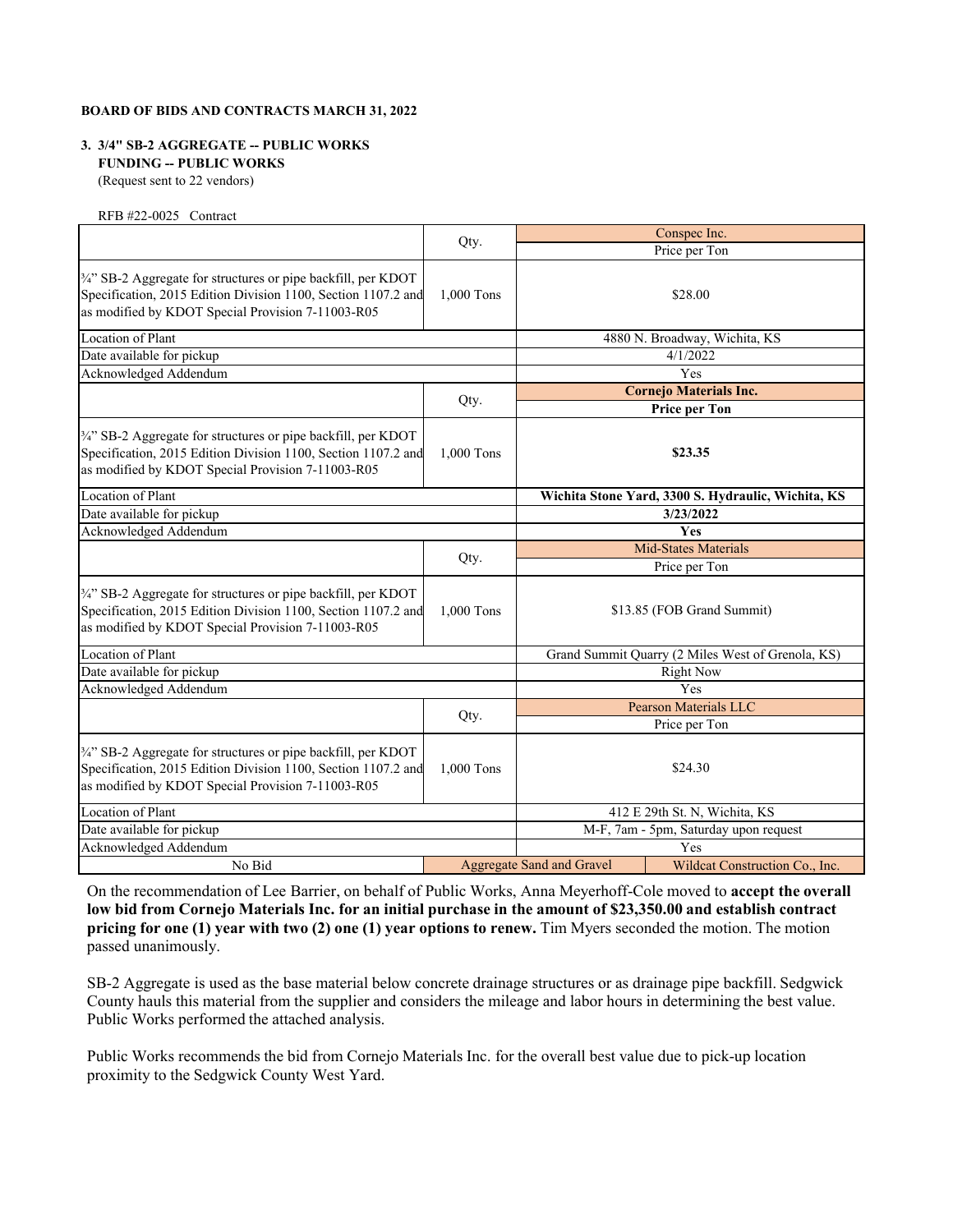# **Questions and Answers**

Brandi Baily: Mid-State Materials are the lower bidder on material but when I look at the mileage approximately how many times, since the mileage they have calculated in the summary looks like it is for one (1) round trip, how many round trips are needed for this location to pick up materials? I see total miles at the top as 815. Is that 815 miles they traveled last year?

Lynn Packer: I couldn't hear you very well. Are you asking how many miles we would be traveling to pick up the material?

Brandi Baily: It looks like its 130 miles to Mid-States and for Cornejo its 16 miles. How many times do you anticipate going back and forth to those locations?

Lynn Packer: That depends on how many vehicles we have available. Last year when we picked up the material we had three (3) trucks available for two (2) days and four (4) trucks available for a third day in which we were able to get all of the material. It depends on how many trucks are available during the time we are picking up. Obviously, the miles travelled to where the plant is located indicates how far they will be travelling and that also indicates how many loads we would be taking.

Russell Leeds: Just to clarify you are picking this up in bulk over a few days and bringing it back to one of the yards and storing it?

Lynn Packer: Correct.

Russell Leeds: Just quick math, if you travelled 815 miles last year doing that and we were buying from Cornejo then, a 16 mile round trip would be almost 51 round trips.

Lynn Packer: That could be. I don't know how many trips we did, I just know how many trucks we had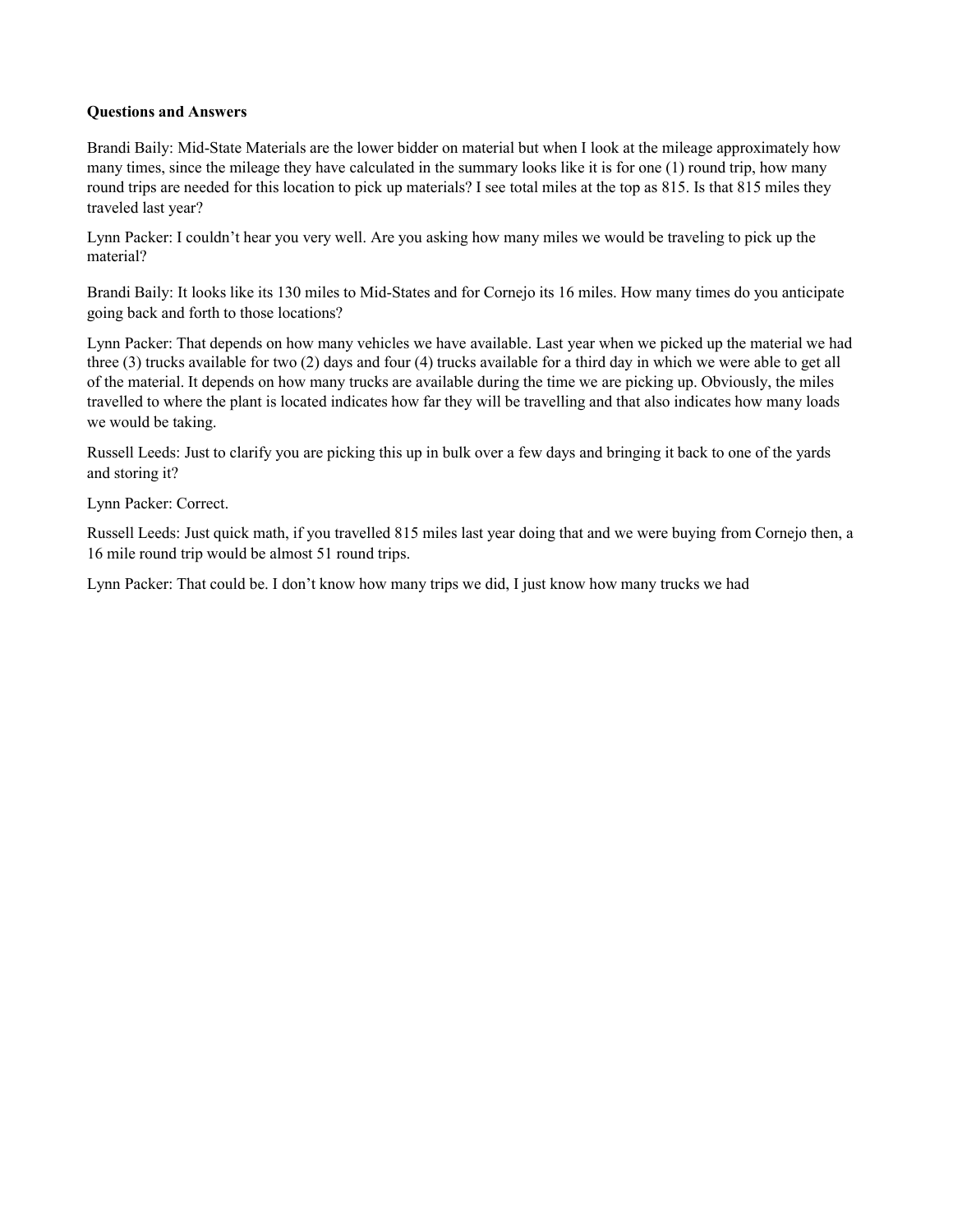The previous purchase (PO 4300073081) of SB-2 rock was received and hauled by Sedgwick County from March 16-17, 2020. The cost of labor and fleet totaled \$2,583.55 for 815 miles traveled to and from the Cornejo<br>Materials p The previous purchase (PO 43081) of SB-2 rock was received and hauled by Sedgwick County from March 16-17, 2020. The cost of labor and fleet totaled \$2,583.55 for 815 miles traveled to and from the Cornejo Materials plant, \$3.17 per mile.

| 815         | \$3.17        | \$2,583.55  | assumes per mileage cost is unchanged to provided level comparison. |
|-------------|---------------|-------------|---------------------------------------------------------------------|
| Total Miles | Per Mile Cost | Total Costs |                                                                     |

|  | diles | <b>Trip Cost*</b> | <b>Max Tonnage</b> | <b>Trip Cost/Ton</b> | <b>Base Bid</b> | Total Costs/Ton SB-2 |
|--|-------|-------------------|--------------------|----------------------|-----------------|----------------------|
|  |       | \$95.04           |                    | \$6.79               | \$28.00         | \$34.79              |
|  |       | \$50.69           |                    | \$3.62               | \$23.35         | \$26.97              |
|  |       | \$411.86          |                    | \$29.42              | \$13.85         | \$43.27              |
|  |       | \$95.04           |                    | \$6.79               | \$24.30         | \$31.09              |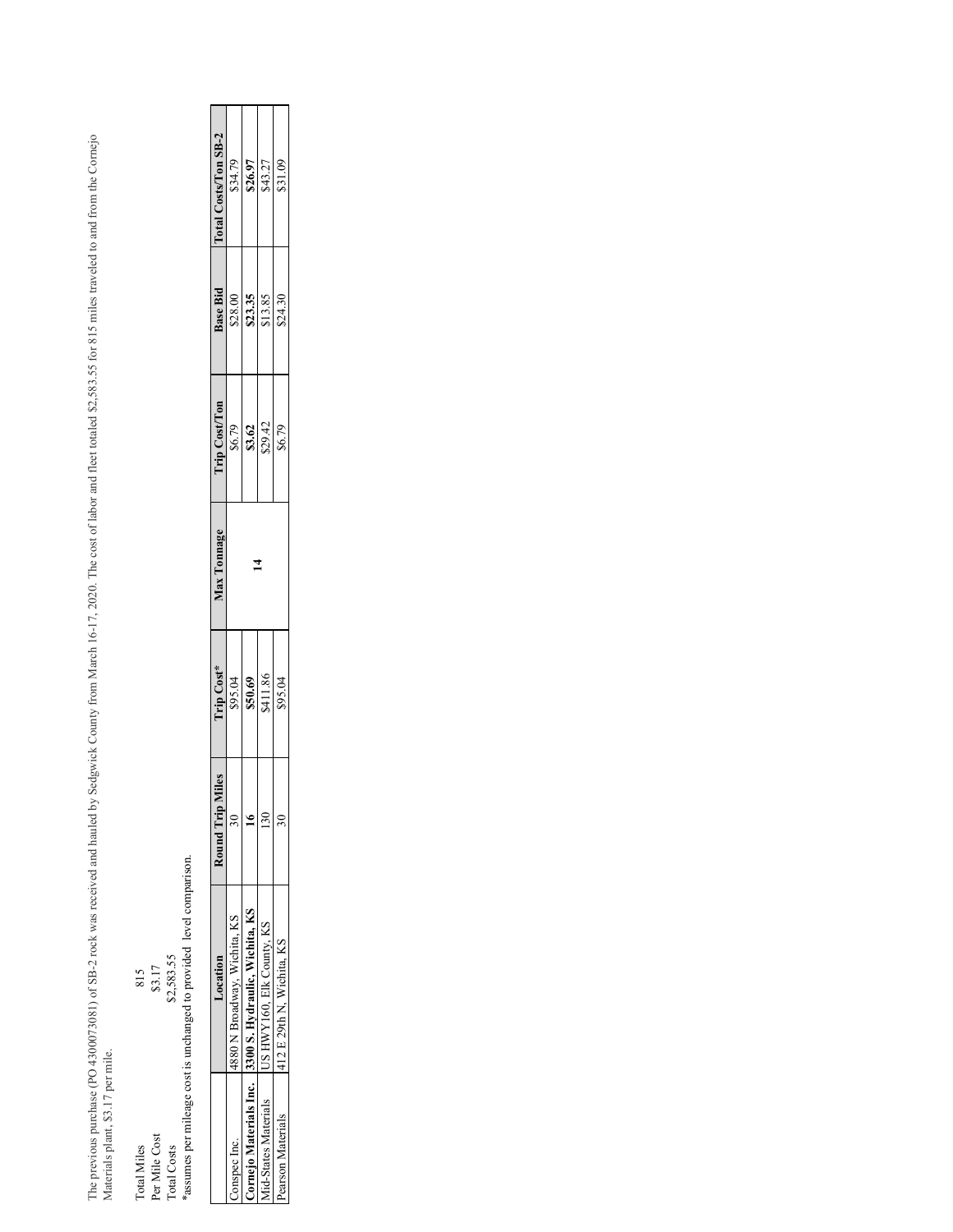### **4. PUBLICATION OF LEGAL NOTICES -- VARIOUS DEPARTMENTS FUNDING -- VARIOUS DEPARTMENTS**

(Request sent to 38 vendors)

#### RFP #22-0011 Contract

| Newspapers LLC<br><b>The Ark Valley News</b><br><b>Print Publication Cost</b><br>Per line "Official County Newspaper"<br>\$0.19<br>\$0.26<br>\$0.30<br>(estimated 100,000 lines annually)<br>Per line Delinquent Personal Property Tax<br>(published once each year with an estimated 3,500 entries x 3<br>\$0.19<br>\$0.25<br>\$0.40<br>consecutive weeks)<br>Per line Delinquent Real Estate Tax<br>(published once each year with an estimated 16,000 entries x 3<br>\$0.18<br>\$0.25<br>\$0.40<br>consecutive weeks)<br>Per line Publication of Levy<br>(published once each year with an estimated 165 entries x 3<br>\$0.25<br>\$0.40<br>\$0.19<br>consecutive weeks)<br>Per line Treasurer's Fund Balances<br>\$0.40<br>\$0.19<br>\$0.25<br>(estimated 50 entries x quarterly)<br>Per line Notice of Suit<br>(published once each year with an estimated 12,600 entries x 3<br>\$0.25<br>\$0.40<br>\$0.18<br>consecutive weeks)<br>Per line Notice of Sale<br>(published once each year with an estimated 8,000 entries x 3<br>\$0.19<br>\$0.25<br>\$0.40<br>consecutive weeks)<br>Per Affidavit of Publication<br>\$0.00<br>\$3.00<br>\$0.00<br><b>Online Publication Cost</b><br>"Official County Newspaper"<br>\$0.09<br>\$0.17<br>\$0.30<br>(estimated 100,000 lines annually)<br>Delinquent Personal Property Tax<br>(published once each year with an estimated 6,000 entries x 3<br>\$0.09<br>\$0.17<br>\$0.40<br>consecutive weeks)<br>Delinquent Real Estate Tax<br>(published once each year with an estimated 16,000 entries x 3<br>\$0.17<br>\$0.40<br>\$0.09<br>consecutive weeks)<br>Publication of Levy<br>(published once each year with an estimated 165 entries x 3<br>\$0.09<br>\$0.17<br>\$0.40<br>consecutive weeks)<br>Treasurer's Fund Balances<br>\$0.17<br>\$0.40<br>\$0.09<br>(estimated 50 entries x quarterly)<br>Notice of Suit<br>(published once each year with an estimated $12,600$ entries x 3<br>\$0.09<br>\$0.17<br>\$0.40<br>consecutive weeks)<br>Notice of Sale<br>(published once each year with an estimated 8,000 entries x 3<br>\$0.17<br>\$0.40<br>\$0.09<br>consecutive weeks)<br>Per Affidavit of Publication<br>\$0.00<br>\$3.00<br>\$0.00<br><b>Kansas Publishing</b><br>Practice Management Info<br><b>Tangible Advertising</b><br>Ventures<br>Corp. (PMIC)<br>No Bid<br>Venice Communications, Inc. | <b>Strunk Publishing dba</b> | The Derby Weekly<br>Informer, Inc. | <b>Times-Sentinel</b> |
|--------------------------------------------------------------------------------------------------------------------------------------------------------------------------------------------------------------------------------------------------------------------------------------------------------------------------------------------------------------------------------------------------------------------------------------------------------------------------------------------------------------------------------------------------------------------------------------------------------------------------------------------------------------------------------------------------------------------------------------------------------------------------------------------------------------------------------------------------------------------------------------------------------------------------------------------------------------------------------------------------------------------------------------------------------------------------------------------------------------------------------------------------------------------------------------------------------------------------------------------------------------------------------------------------------------------------------------------------------------------------------------------------------------------------------------------------------------------------------------------------------------------------------------------------------------------------------------------------------------------------------------------------------------------------------------------------------------------------------------------------------------------------------------------------------------------------------------------------------------------------------------------------------------------------------------------------------------------------------------------------------------------------------------------------------------------------------------------------------------------------------------------------------------------------------------------------------------------------------------------------------------------------------------------------------------------------------------------------------------|------------------------------|------------------------------------|-----------------------|
|                                                                                                                                                                                                                                                                                                                                                                                                                                                                                                                                                                                                                                                                                                                                                                                                                                                                                                                                                                                                                                                                                                                                                                                                                                                                                                                                                                                                                                                                                                                                                                                                                                                                                                                                                                                                                                                                                                                                                                                                                                                                                                                                                                                                                                                                                                                                                              |                              |                                    |                       |
|                                                                                                                                                                                                                                                                                                                                                                                                                                                                                                                                                                                                                                                                                                                                                                                                                                                                                                                                                                                                                                                                                                                                                                                                                                                                                                                                                                                                                                                                                                                                                                                                                                                                                                                                                                                                                                                                                                                                                                                                                                                                                                                                                                                                                                                                                                                                                              |                              |                                    |                       |
|                                                                                                                                                                                                                                                                                                                                                                                                                                                                                                                                                                                                                                                                                                                                                                                                                                                                                                                                                                                                                                                                                                                                                                                                                                                                                                                                                                                                                                                                                                                                                                                                                                                                                                                                                                                                                                                                                                                                                                                                                                                                                                                                                                                                                                                                                                                                                              |                              |                                    |                       |
|                                                                                                                                                                                                                                                                                                                                                                                                                                                                                                                                                                                                                                                                                                                                                                                                                                                                                                                                                                                                                                                                                                                                                                                                                                                                                                                                                                                                                                                                                                                                                                                                                                                                                                                                                                                                                                                                                                                                                                                                                                                                                                                                                                                                                                                                                                                                                              |                              |                                    |                       |
|                                                                                                                                                                                                                                                                                                                                                                                                                                                                                                                                                                                                                                                                                                                                                                                                                                                                                                                                                                                                                                                                                                                                                                                                                                                                                                                                                                                                                                                                                                                                                                                                                                                                                                                                                                                                                                                                                                                                                                                                                                                                                                                                                                                                                                                                                                                                                              |                              |                                    |                       |
|                                                                                                                                                                                                                                                                                                                                                                                                                                                                                                                                                                                                                                                                                                                                                                                                                                                                                                                                                                                                                                                                                                                                                                                                                                                                                                                                                                                                                                                                                                                                                                                                                                                                                                                                                                                                                                                                                                                                                                                                                                                                                                                                                                                                                                                                                                                                                              |                              |                                    |                       |
|                                                                                                                                                                                                                                                                                                                                                                                                                                                                                                                                                                                                                                                                                                                                                                                                                                                                                                                                                                                                                                                                                                                                                                                                                                                                                                                                                                                                                                                                                                                                                                                                                                                                                                                                                                                                                                                                                                                                                                                                                                                                                                                                                                                                                                                                                                                                                              |                              |                                    |                       |
|                                                                                                                                                                                                                                                                                                                                                                                                                                                                                                                                                                                                                                                                                                                                                                                                                                                                                                                                                                                                                                                                                                                                                                                                                                                                                                                                                                                                                                                                                                                                                                                                                                                                                                                                                                                                                                                                                                                                                                                                                                                                                                                                                                                                                                                                                                                                                              |                              |                                    |                       |
|                                                                                                                                                                                                                                                                                                                                                                                                                                                                                                                                                                                                                                                                                                                                                                                                                                                                                                                                                                                                                                                                                                                                                                                                                                                                                                                                                                                                                                                                                                                                                                                                                                                                                                                                                                                                                                                                                                                                                                                                                                                                                                                                                                                                                                                                                                                                                              |                              |                                    |                       |
|                                                                                                                                                                                                                                                                                                                                                                                                                                                                                                                                                                                                                                                                                                                                                                                                                                                                                                                                                                                                                                                                                                                                                                                                                                                                                                                                                                                                                                                                                                                                                                                                                                                                                                                                                                                                                                                                                                                                                                                                                                                                                                                                                                                                                                                                                                                                                              |                              |                                    |                       |
|                                                                                                                                                                                                                                                                                                                                                                                                                                                                                                                                                                                                                                                                                                                                                                                                                                                                                                                                                                                                                                                                                                                                                                                                                                                                                                                                                                                                                                                                                                                                                                                                                                                                                                                                                                                                                                                                                                                                                                                                                                                                                                                                                                                                                                                                                                                                                              |                              |                                    |                       |
|                                                                                                                                                                                                                                                                                                                                                                                                                                                                                                                                                                                                                                                                                                                                                                                                                                                                                                                                                                                                                                                                                                                                                                                                                                                                                                                                                                                                                                                                                                                                                                                                                                                                                                                                                                                                                                                                                                                                                                                                                                                                                                                                                                                                                                                                                                                                                              |                              |                                    |                       |
|                                                                                                                                                                                                                                                                                                                                                                                                                                                                                                                                                                                                                                                                                                                                                                                                                                                                                                                                                                                                                                                                                                                                                                                                                                                                                                                                                                                                                                                                                                                                                                                                                                                                                                                                                                                                                                                                                                                                                                                                                                                                                                                                                                                                                                                                                                                                                              |                              |                                    |                       |
|                                                                                                                                                                                                                                                                                                                                                                                                                                                                                                                                                                                                                                                                                                                                                                                                                                                                                                                                                                                                                                                                                                                                                                                                                                                                                                                                                                                                                                                                                                                                                                                                                                                                                                                                                                                                                                                                                                                                                                                                                                                                                                                                                                                                                                                                                                                                                              |                              |                                    |                       |
|                                                                                                                                                                                                                                                                                                                                                                                                                                                                                                                                                                                                                                                                                                                                                                                                                                                                                                                                                                                                                                                                                                                                                                                                                                                                                                                                                                                                                                                                                                                                                                                                                                                                                                                                                                                                                                                                                                                                                                                                                                                                                                                                                                                                                                                                                                                                                              |                              |                                    |                       |
|                                                                                                                                                                                                                                                                                                                                                                                                                                                                                                                                                                                                                                                                                                                                                                                                                                                                                                                                                                                                                                                                                                                                                                                                                                                                                                                                                                                                                                                                                                                                                                                                                                                                                                                                                                                                                                                                                                                                                                                                                                                                                                                                                                                                                                                                                                                                                              |                              |                                    |                       |
|                                                                                                                                                                                                                                                                                                                                                                                                                                                                                                                                                                                                                                                                                                                                                                                                                                                                                                                                                                                                                                                                                                                                                                                                                                                                                                                                                                                                                                                                                                                                                                                                                                                                                                                                                                                                                                                                                                                                                                                                                                                                                                                                                                                                                                                                                                                                                              |                              |                                    |                       |
|                                                                                                                                                                                                                                                                                                                                                                                                                                                                                                                                                                                                                                                                                                                                                                                                                                                                                                                                                                                                                                                                                                                                                                                                                                                                                                                                                                                                                                                                                                                                                                                                                                                                                                                                                                                                                                                                                                                                                                                                                                                                                                                                                                                                                                                                                                                                                              |                              |                                    |                       |
|                                                                                                                                                                                                                                                                                                                                                                                                                                                                                                                                                                                                                                                                                                                                                                                                                                                                                                                                                                                                                                                                                                                                                                                                                                                                                                                                                                                                                                                                                                                                                                                                                                                                                                                                                                                                                                                                                                                                                                                                                                                                                                                                                                                                                                                                                                                                                              |                              |                                    |                       |
|                                                                                                                                                                                                                                                                                                                                                                                                                                                                                                                                                                                                                                                                                                                                                                                                                                                                                                                                                                                                                                                                                                                                                                                                                                                                                                                                                                                                                                                                                                                                                                                                                                                                                                                                                                                                                                                                                                                                                                                                                                                                                                                                                                                                                                                                                                                                                              |                              |                                    |                       |
|                                                                                                                                                                                                                                                                                                                                                                                                                                                                                                                                                                                                                                                                                                                                                                                                                                                                                                                                                                                                                                                                                                                                                                                                                                                                                                                                                                                                                                                                                                                                                                                                                                                                                                                                                                                                                                                                                                                                                                                                                                                                                                                                                                                                                                                                                                                                                              |                              |                                    |                       |
|                                                                                                                                                                                                                                                                                                                                                                                                                                                                                                                                                                                                                                                                                                                                                                                                                                                                                                                                                                                                                                                                                                                                                                                                                                                                                                                                                                                                                                                                                                                                                                                                                                                                                                                                                                                                                                                                                                                                                                                                                                                                                                                                                                                                                                                                                                                                                              |                              |                                    |                       |
|                                                                                                                                                                                                                                                                                                                                                                                                                                                                                                                                                                                                                                                                                                                                                                                                                                                                                                                                                                                                                                                                                                                                                                                                                                                                                                                                                                                                                                                                                                                                                                                                                                                                                                                                                                                                                                                                                                                                                                                                                                                                                                                                                                                                                                                                                                                                                              |                              |                                    |                       |
|                                                                                                                                                                                                                                                                                                                                                                                                                                                                                                                                                                                                                                                                                                                                                                                                                                                                                                                                                                                                                                                                                                                                                                                                                                                                                                                                                                                                                                                                                                                                                                                                                                                                                                                                                                                                                                                                                                                                                                                                                                                                                                                                                                                                                                                                                                                                                              |                              |                                    |                       |
|                                                                                                                                                                                                                                                                                                                                                                                                                                                                                                                                                                                                                                                                                                                                                                                                                                                                                                                                                                                                                                                                                                                                                                                                                                                                                                                                                                                                                                                                                                                                                                                                                                                                                                                                                                                                                                                                                                                                                                                                                                                                                                                                                                                                                                                                                                                                                              |                              |                                    |                       |
|                                                                                                                                                                                                                                                                                                                                                                                                                                                                                                                                                                                                                                                                                                                                                                                                                                                                                                                                                                                                                                                                                                                                                                                                                                                                                                                                                                                                                                                                                                                                                                                                                                                                                                                                                                                                                                                                                                                                                                                                                                                                                                                                                                                                                                                                                                                                                              |                              |                                    |                       |
|                                                                                                                                                                                                                                                                                                                                                                                                                                                                                                                                                                                                                                                                                                                                                                                                                                                                                                                                                                                                                                                                                                                                                                                                                                                                                                                                                                                                                                                                                                                                                                                                                                                                                                                                                                                                                                                                                                                                                                                                                                                                                                                                                                                                                                                                                                                                                              |                              |                                    |                       |
|                                                                                                                                                                                                                                                                                                                                                                                                                                                                                                                                                                                                                                                                                                                                                                                                                                                                                                                                                                                                                                                                                                                                                                                                                                                                                                                                                                                                                                                                                                                                                                                                                                                                                                                                                                                                                                                                                                                                                                                                                                                                                                                                                                                                                                                                                                                                                              |                              |                                    |                       |
|                                                                                                                                                                                                                                                                                                                                                                                                                                                                                                                                                                                                                                                                                                                                                                                                                                                                                                                                                                                                                                                                                                                                                                                                                                                                                                                                                                                                                                                                                                                                                                                                                                                                                                                                                                                                                                                                                                                                                                                                                                                                                                                                                                                                                                                                                                                                                              |                              |                                    |                       |
|                                                                                                                                                                                                                                                                                                                                                                                                                                                                                                                                                                                                                                                                                                                                                                                                                                                                                                                                                                                                                                                                                                                                                                                                                                                                                                                                                                                                                                                                                                                                                                                                                                                                                                                                                                                                                                                                                                                                                                                                                                                                                                                                                                                                                                                                                                                                                              |                              |                                    |                       |
|                                                                                                                                                                                                                                                                                                                                                                                                                                                                                                                                                                                                                                                                                                                                                                                                                                                                                                                                                                                                                                                                                                                                                                                                                                                                                                                                                                                                                                                                                                                                                                                                                                                                                                                                                                                                                                                                                                                                                                                                                                                                                                                                                                                                                                                                                                                                                              |                              |                                    |                       |
|                                                                                                                                                                                                                                                                                                                                                                                                                                                                                                                                                                                                                                                                                                                                                                                                                                                                                                                                                                                                                                                                                                                                                                                                                                                                                                                                                                                                                                                                                                                                                                                                                                                                                                                                                                                                                                                                                                                                                                                                                                                                                                                                                                                                                                                                                                                                                              |                              |                                    |                       |
|                                                                                                                                                                                                                                                                                                                                                                                                                                                                                                                                                                                                                                                                                                                                                                                                                                                                                                                                                                                                                                                                                                                                                                                                                                                                                                                                                                                                                                                                                                                                                                                                                                                                                                                                                                                                                                                                                                                                                                                                                                                                                                                                                                                                                                                                                                                                                              |                              |                                    |                       |
|                                                                                                                                                                                                                                                                                                                                                                                                                                                                                                                                                                                                                                                                                                                                                                                                                                                                                                                                                                                                                                                                                                                                                                                                                                                                                                                                                                                                                                                                                                                                                                                                                                                                                                                                                                                                                                                                                                                                                                                                                                                                                                                                                                                                                                                                                                                                                              |                              |                                    |                       |
|                                                                                                                                                                                                                                                                                                                                                                                                                                                                                                                                                                                                                                                                                                                                                                                                                                                                                                                                                                                                                                                                                                                                                                                                                                                                                                                                                                                                                                                                                                                                                                                                                                                                                                                                                                                                                                                                                                                                                                                                                                                                                                                                                                                                                                                                                                                                                              |                              |                                    |                       |
|                                                                                                                                                                                                                                                                                                                                                                                                                                                                                                                                                                                                                                                                                                                                                                                                                                                                                                                                                                                                                                                                                                                                                                                                                                                                                                                                                                                                                                                                                                                                                                                                                                                                                                                                                                                                                                                                                                                                                                                                                                                                                                                                                                                                                                                                                                                                                              |                              |                                    |                       |
|                                                                                                                                                                                                                                                                                                                                                                                                                                                                                                                                                                                                                                                                                                                                                                                                                                                                                                                                                                                                                                                                                                                                                                                                                                                                                                                                                                                                                                                                                                                                                                                                                                                                                                                                                                                                                                                                                                                                                                                                                                                                                                                                                                                                                                                                                                                                                              |                              |                                    |                       |
|                                                                                                                                                                                                                                                                                                                                                                                                                                                                                                                                                                                                                                                                                                                                                                                                                                                                                                                                                                                                                                                                                                                                                                                                                                                                                                                                                                                                                                                                                                                                                                                                                                                                                                                                                                                                                                                                                                                                                                                                                                                                                                                                                                                                                                                                                                                                                              |                              |                                    |                       |
|                                                                                                                                                                                                                                                                                                                                                                                                                                                                                                                                                                                                                                                                                                                                                                                                                                                                                                                                                                                                                                                                                                                                                                                                                                                                                                                                                                                                                                                                                                                                                                                                                                                                                                                                                                                                                                                                                                                                                                                                                                                                                                                                                                                                                                                                                                                                                              |                              |                                    |                       |
|                                                                                                                                                                                                                                                                                                                                                                                                                                                                                                                                                                                                                                                                                                                                                                                                                                                                                                                                                                                                                                                                                                                                                                                                                                                                                                                                                                                                                                                                                                                                                                                                                                                                                                                                                                                                                                                                                                                                                                                                                                                                                                                                                                                                                                                                                                                                                              |                              |                                    |                       |
|                                                                                                                                                                                                                                                                                                                                                                                                                                                                                                                                                                                                                                                                                                                                                                                                                                                                                                                                                                                                                                                                                                                                                                                                                                                                                                                                                                                                                                                                                                                                                                                                                                                                                                                                                                                                                                                                                                                                                                                                                                                                                                                                                                                                                                                                                                                                                              |                              |                                    |                       |
|                                                                                                                                                                                                                                                                                                                                                                                                                                                                                                                                                                                                                                                                                                                                                                                                                                                                                                                                                                                                                                                                                                                                                                                                                                                                                                                                                                                                                                                                                                                                                                                                                                                                                                                                                                                                                                                                                                                                                                                                                                                                                                                                                                                                                                                                                                                                                              |                              |                                    |                       |
|                                                                                                                                                                                                                                                                                                                                                                                                                                                                                                                                                                                                                                                                                                                                                                                                                                                                                                                                                                                                                                                                                                                                                                                                                                                                                                                                                                                                                                                                                                                                                                                                                                                                                                                                                                                                                                                                                                                                                                                                                                                                                                                                                                                                                                                                                                                                                              |                              |                                    |                       |
|                                                                                                                                                                                                                                                                                                                                                                                                                                                                                                                                                                                                                                                                                                                                                                                                                                                                                                                                                                                                                                                                                                                                                                                                                                                                                                                                                                                                                                                                                                                                                                                                                                                                                                                                                                                                                                                                                                                                                                                                                                                                                                                                                                                                                                                                                                                                                              |                              |                                    |                       |
|                                                                                                                                                                                                                                                                                                                                                                                                                                                                                                                                                                                                                                                                                                                                                                                                                                                                                                                                                                                                                                                                                                                                                                                                                                                                                                                                                                                                                                                                                                                                                                                                                                                                                                                                                                                                                                                                                                                                                                                                                                                                                                                                                                                                                                                                                                                                                              |                              |                                    |                       |
|                                                                                                                                                                                                                                                                                                                                                                                                                                                                                                                                                                                                                                                                                                                                                                                                                                                                                                                                                                                                                                                                                                                                                                                                                                                                                                                                                                                                                                                                                                                                                                                                                                                                                                                                                                                                                                                                                                                                                                                                                                                                                                                                                                                                                                                                                                                                                              | <b>Tiger Commissary</b>      |                                    |                       |

On the recommendation of Jaimee Witmer, on behalf of various departments, Jeff Bush moved to **accept the proposal from Strunk Publishing dba The Ark Valley News at the rates listed above for a period of three (3) years with two (2) one (1) year options to renew.** Anna Meyerhoff-Cole seconded the motion. The motion passed 4 to 5 with Brandi Baily abstaining.

A committee comprised of Jeremy Gibbs and Mellisa Varner - Treasurer's Office; DeAnna Hutton and Jaimee Witmer - Purchasing, evaluated all proposal responses based on the criteria set forth in the RFP. The committee unanimously agreed to accept the proposal from Strunk Publishing dba The Ark Valley News.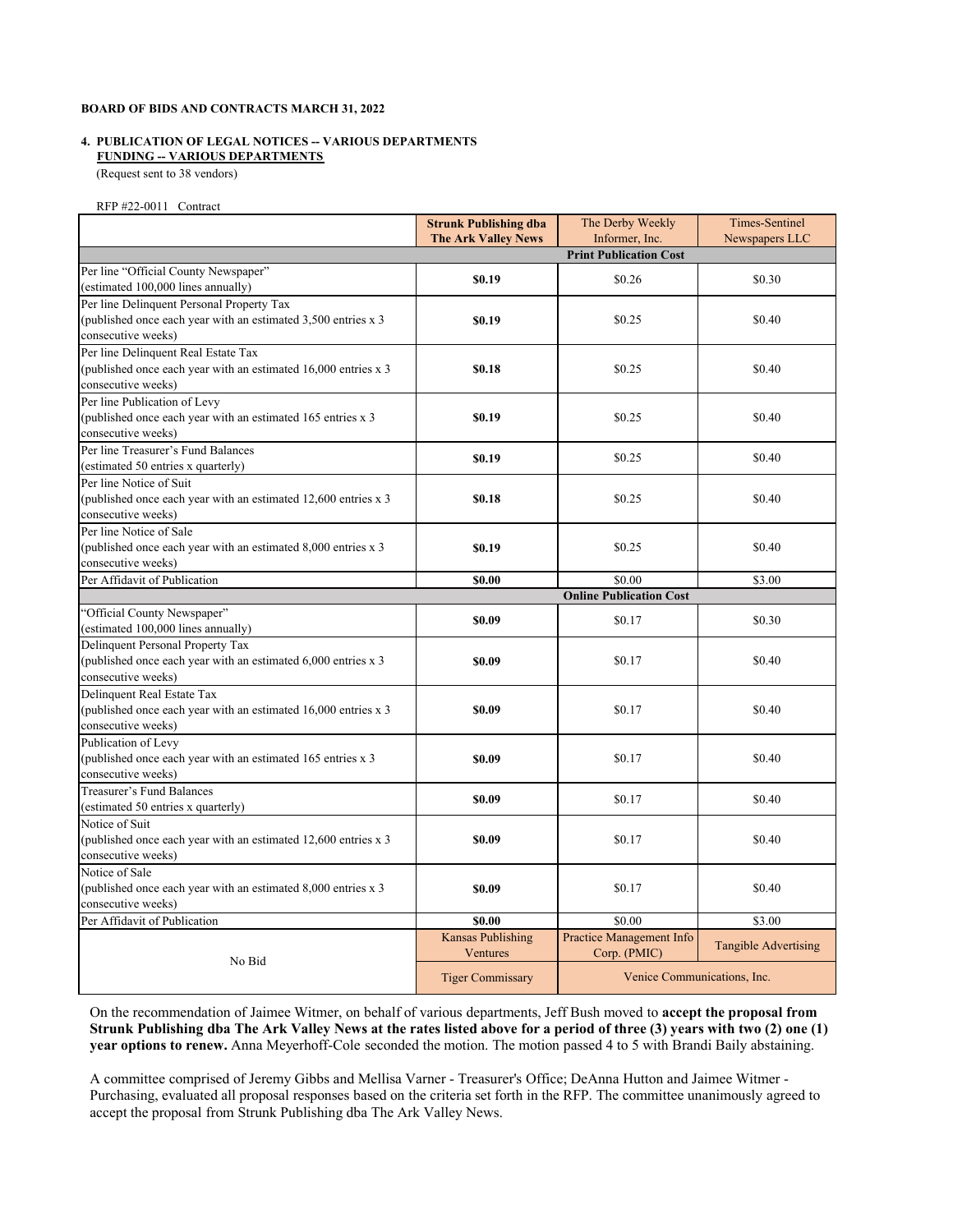As per K.S.A. 64-101, the county designates by resolution a newspaper to be the "official county newspaper". Such newspaper will be responsible for ensuring the publication of all county legal publications and will include: legal notices, notices of suits, solicitations for bids/proposals, and other advertisements.

The Sedgwick County Treasurer is responsible for the quarterly publication of the Treasurer's Fund Balances per K.S.A. 19- 520. Also published once each week for three (3) consecutive weeks during the fiscal/calendar year are the levy amounts for taxes charged to State, County, Township, School, City, or other purposes for that year on each \$1,000.00 of assessed valuation per K.S.A. 79-2001 Vol. 6A. The Treasurer is also responsible for two (2) additional large publications, Delinquent Personal Property Tax per K.S.A. 19-547, Vol. 2 and Delinquent Real Estate Tax per K.S.A. 79-2303, Vol. 6A, which require two (2) separate publications published once each week for three (3) consecutive weeks each during the fiscal/calendar year.

### Notes:

This is a proposal and not a bid. Proposals are scored based on criteria set forth in the RFP. There are five (5) components to this RFP:

| Component                                          | Points |
|----------------------------------------------------|--------|
| A. Number and quality of references                | 20     |
| B. Ability to meet scope of work                   | 20     |
| C. Publication frequency and number of subscribers |        |
| D. Years of experience                             |        |
| E. Cost                                            | 20     |
| <b>Total Points</b>                                | 100    |